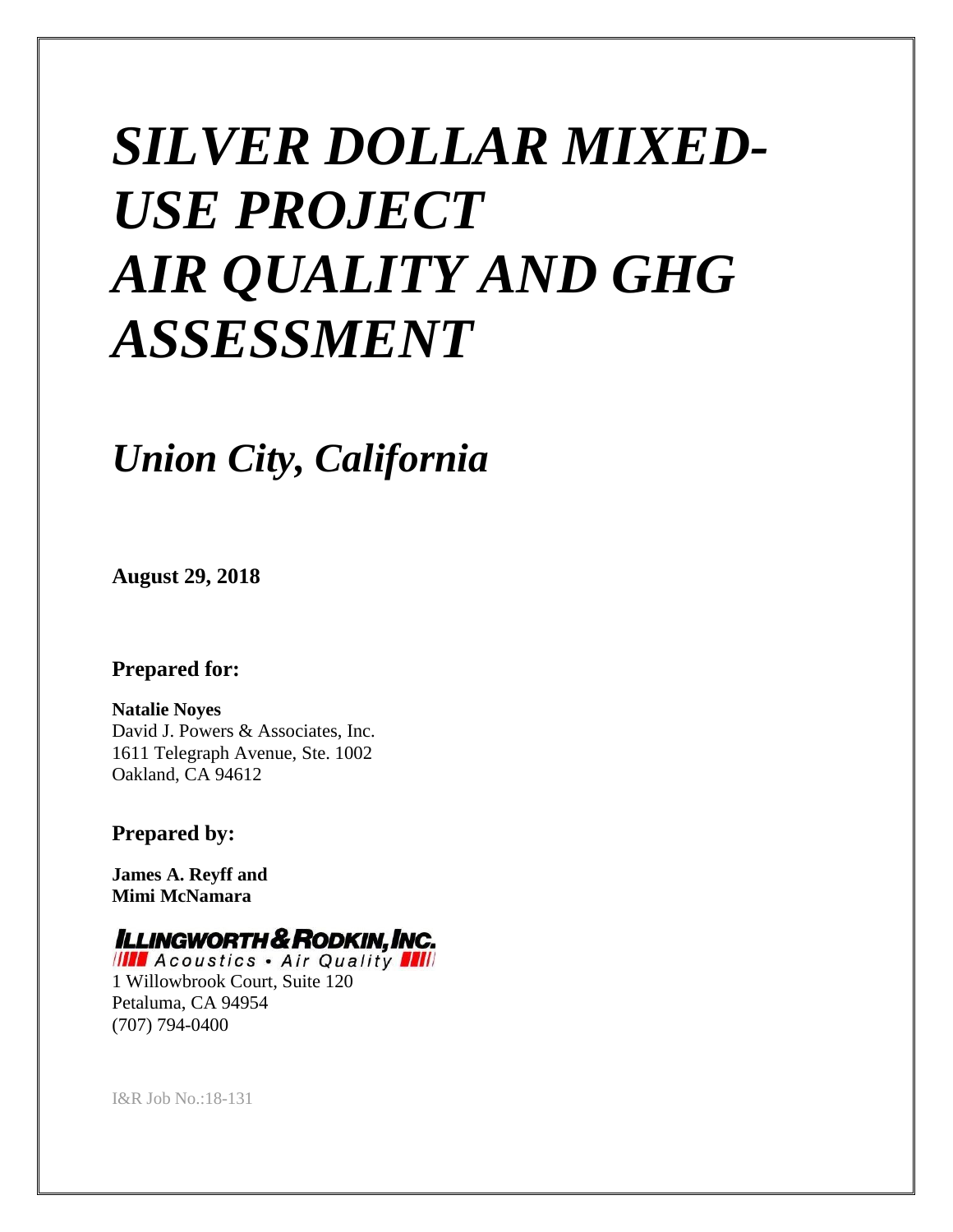#### **Introduction**

This report presents the results of the construction health risk and greenhouse has (GHG) emissions analysis completed for the proposed Silver Dollar Mixed-Use project located at 31063 Watkins Street in Union City, California. The project would demolish the existing vacant building, a duplex building, and a single-family home on the approximately 0.89-acre site. The project would then construct a three-story mixed-use development consisting of 19 multi-family residential units and approximately 6,943 square feet of ground-floor retail use. The project would also construct six, three-story townhome units for a total of 25 dwelling units. The project proposes to provide a total of 54 on-site parking spaces. Air pollutant and GHG emissions associated with construction and operation of the project were modeled. This analysis addresses those issues following the guidance provided by the Bay Area Air Quality Management District (BAAQMD).

#### **Setting**

The project is located in Alameda County, which is in the San Francisco Bay Area Air Basin. Ambient air quality standards have been established at both the State and federal level. The Bay Area meets all ambient air quality standards with the exception of ground-level ozone, respirable particulate matter ( $PM_{10}$ ), and fine particulate matter ( $PM_{2.5}$ ).

#### Toxic Air Contaminants

Toxic air contaminants (TAC) are a broad class of compounds known to cause morbidity or mortality (usually because they cause cancer) and include, but are not limited to, the criteria air pollutants. TACs are found in ambient air, especially in urban areas, and are caused by industry, agriculture, fuel combustion, and commercial operations (e.g., dry cleaners). TACs are typically found in low concentrations, even near their source (e.g., diesel particulate matter [DPM] near a freeway). Because chronic exposure can result in adverse health effects, TACs are regulated at the regional, State, and federal level.

Diesel exhaust is the predominant TAC in urban air and is estimated to represent about threequarters of the cancer risk from TACs (based on the Bay Area average). According to the California Air Resources Board (CARB), diesel exhaust is a complex mixture of gases, vapors, and fine particles. This complexity makes the evaluation of health effects of diesel exhaust a complex scientific issue. Some of the chemicals in diesel exhaust, such as benzene and formaldehyde, have been previously identified as TACs by the CARB, and are listed as carcinogens either under the State's Proposition 65 or under the Federal Hazardous Air Pollutants programs.

CARB has adopted and implemented a number of regulations for stationary and mobile sources to reduce emissions of DPM. Several of these regulatory programs affect medium and heavy-duty diesel trucks that represent the bulk of DPM emissions from California highways. These regulations include the solid waste collection vehicle (SWCV) rule, in-use public and utility fleets, and the heavy-duty diesel truck and bus regulations. In 2008, CARB approved a new regulation to reduce emissions of DPM and nitrogen oxides from existing on-road heavy-duty diesel fueled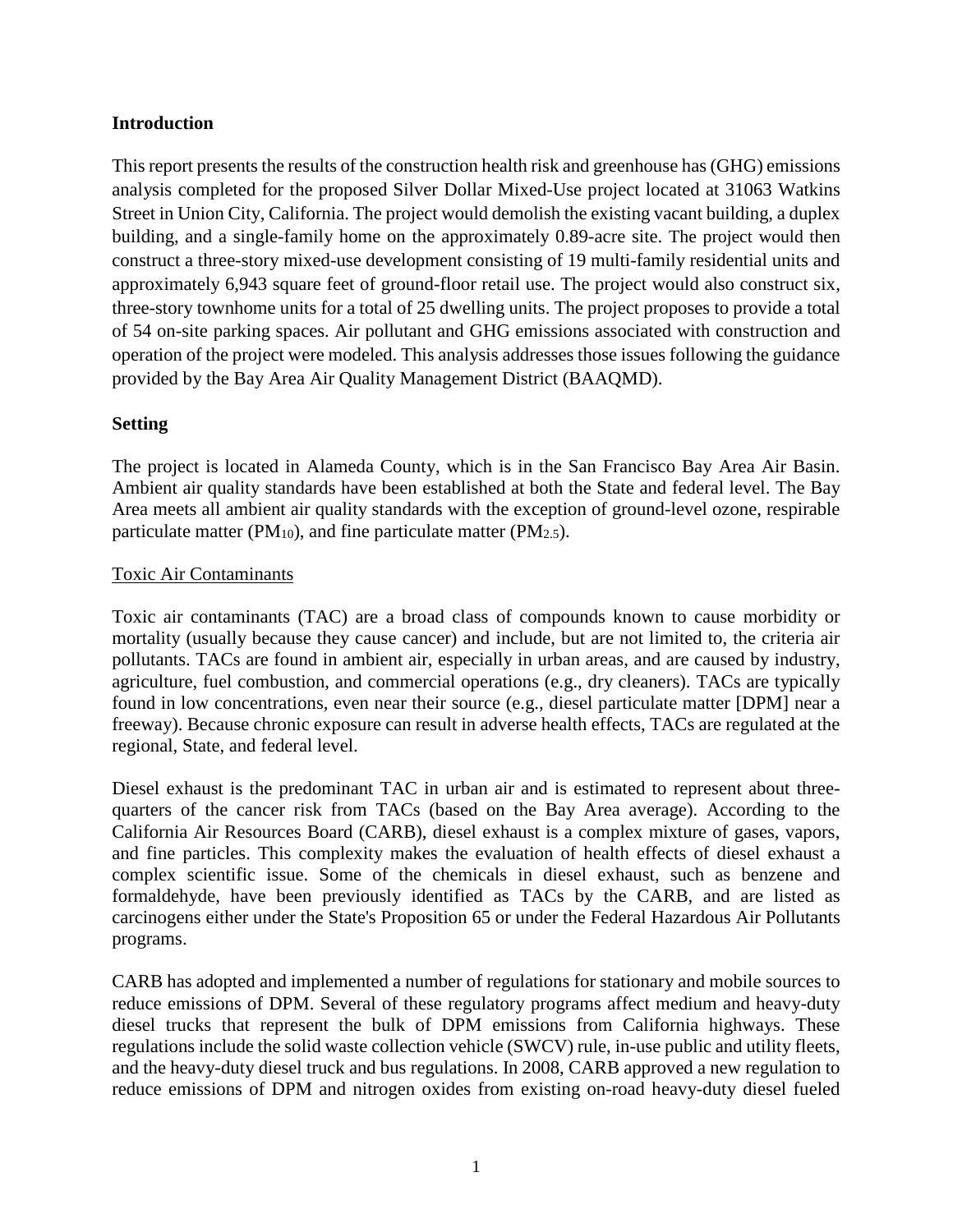vehicles.<sup>[1](#page-2-0)</sup> The regulation requires affected vehicles to meet specific performance requirements between 2014 and 2023, with all affected diesel vehicles required to have 2010 model-year engines or equivalent by 2023. These requirements are phased in over the compliance period and depend on the model year of the vehicle.

The BAAQMD is the regional agency tasked with managing air quality in the region. At the State level, the CARB (a part of the California Environmental Protection Agency [EPA]) oversees regional air district activities and regulates air quality at the State level. The BAAQMD has published CEQA Air Quality Guidelines that are used in this assessment to evaluate air quality impacts of projects.[2](#page-2-1)

#### Sensitive Receptors

There are groups of people more affected by air pollution than others. CARB has identified the following persons who are most likely to be affected by air pollution: children under 16, the elderly over 65, athletes, and people with cardiovascular and chronic respiratory diseases. These groups are classified as sensitive receptors. Locations that may contain a high concentration of these sensitive population groups include residential areas, hospitals, daycare facilities, elder care facilities, and elementary schools. The closest sensitive receptor to the project site are the adjacent residents to the northern boundary. There are additional residences further out, surrounding the site. There is also an elementary school and middle school to the east of the site. The project would introduce sensitive receptors in the form of new residences.

#### **Significance Thresholds**

The Bay Area Air Quality Management District (BAAQMD) identified significance thresholds for exposure to TACs and PM2.5 as part of its May 2011 CEQA Air Quality Guidelines. The following are the significance criteria that are used to judge this project's impacts:

#### Single Source Impacts

If emissions of TACs or  $PM_{2.5}$  exceed any of the thresholds of significance listed below, the proposed project would result in a significant impact and mitigation would be required.

- An excess cancer risk level of more than 10.0 in 1 million, or a non-cancer (chronic or acute) hazard index greater than 1.0.
- An incremental increase of more than 0.3 micrograms per cubic meter  $(\mu g/m^3)$  annual average  $PM_{2.5}$ .

#### Cumulative Source Impacts

A project would have a cumulatively considerable impact if the aggregate total of all past, present, and foreseeable future sources within a 1,000-foot radius of the fence line of a source or from the location of a receptor, plus the contribution from the project, exceeds the following thresholds:

<span id="page-2-0"></span><sup>1</sup> Available online[: http://www.arb.ca.gov/msprog/onrdiesel/onrdiesel.htm.](http://www.arb.ca.gov/msprog/onrdiesel/onrdiesel.htm) Accessed: November 21, 2014. 2 Bay Area Air Quality Management District. 2011. *BAAQMD CEQA Air Quality Guidelines*. May.

<span id="page-2-1"></span>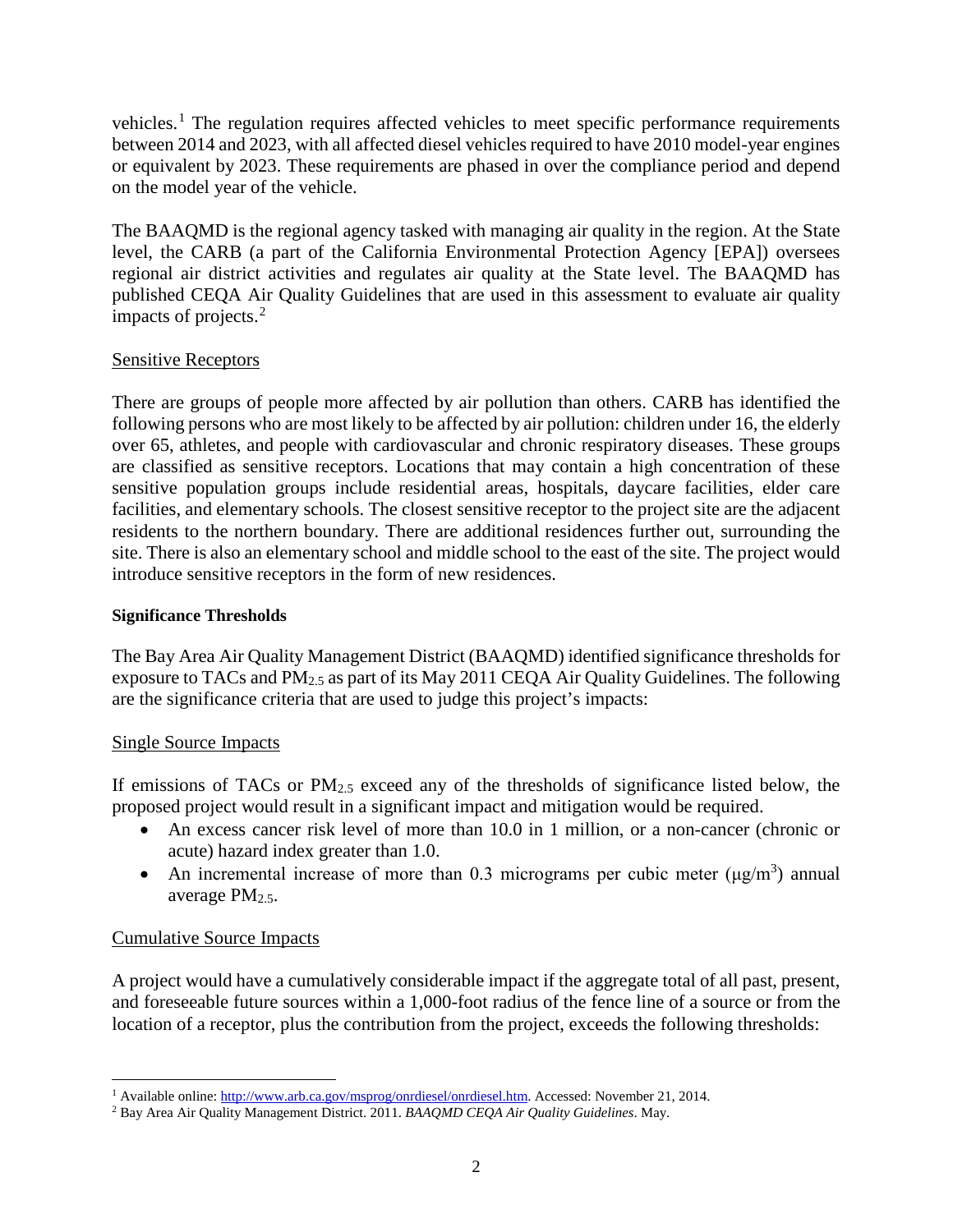- An excess cancer risk levels of more than 100 in one million or a chronic non-cancer hazard index (from all local sources) greater than 10.0.
- An incremental increase of more than 0.8  $\mu$ g/m<sup>3</sup> annual average PM<sub>2.5</sub>.

#### **Project Construction Activity**

Construction equipment and associated heavy-duty truck traffic generates diesel exhaust, which is a known TAC. These exhaust air pollutant emissions would not be considered to contribute substantially to existing or projected air quality violations. Construction exhaust emissions may still pose health risks for sensitive receptors such as surrounding residents. The primary community risk impact issues associated with construction emissions are cancer risk and exposure to PM2.5. Diesel exhaust poses both a potential health and nuisance impact to nearby receptors. A health risk assessment of the project construction activities was conducted that evaluated potential health effects of sensitive receptors at these nearby residences from construction emissions of DPM and  $PM_{2.5}$ .<sup>[3](#page-3-0)</sup> The closest sensitive receptor to the project site are the adjacent residents to the northern boundary. There are additional residences further out, surrounding the site. There is also an elementary school and middle school to the east of the site.

Construction activity is anticipated to include demolition, grading and site preparation, trenching, building construction, and paving. Construction period emissions were modeled using the California Emissions Estimator Model, Version 2016.3.2 (CalEEMod). The anticipated construction schedule and equipment usage assumptions were provided for this modeling. The proposed project land uses were input into CalEEMod, which included 19 dwelling units and 28,179 sf entered as "Apartments Mid Rise", 6,943 sf entered as "Strip Mall", 6 dwelling units entered as "Condo/Townhouse High Rise," and 54 spaces entered as "Parking Lot" on a 0.89-acre site. In addition, 96 tons of demolition debris and 200 cubic yards (cy) of grading import and export were entered into the model. Construction period emissions were modeled using CalEEMod along with the anticipated project construction activity. The number and types of construction equipment and diesel vehicles, along with the anticipated length of their use for different phases of construction, were based on a CalEEMod default construction schedule.

#### Construction Emissions

The CalEEMod model provided total annual  $PM_{10}$  exhaust emissions (assumed to be DPM) for the off-road construction equipment and for exhaust emissions from on-road vehicles, with total emissions from all construction stages of 0.0352 tons (70 pounds). The on-road emissions are a result of haul truck travel during demolition and grading activities, worker travel, and vendor deliveries during construction. A trip length of 1 mile was used to represent vehicle travel while at or near the construction site. It was assumed that these emissions from on-road vehicles traveling at or near the site would occur at the construction site. Fugitive  $PM_{2.5}$  dust emissions were calculated by CalEEMod as 0.00101 tons (2 pounds) for the overall construction period.

<span id="page-3-0"></span><sup>&</sup>lt;sup>3</sup> DPM is identified by California as a toxic air contaminant due to the potential to cause cancer.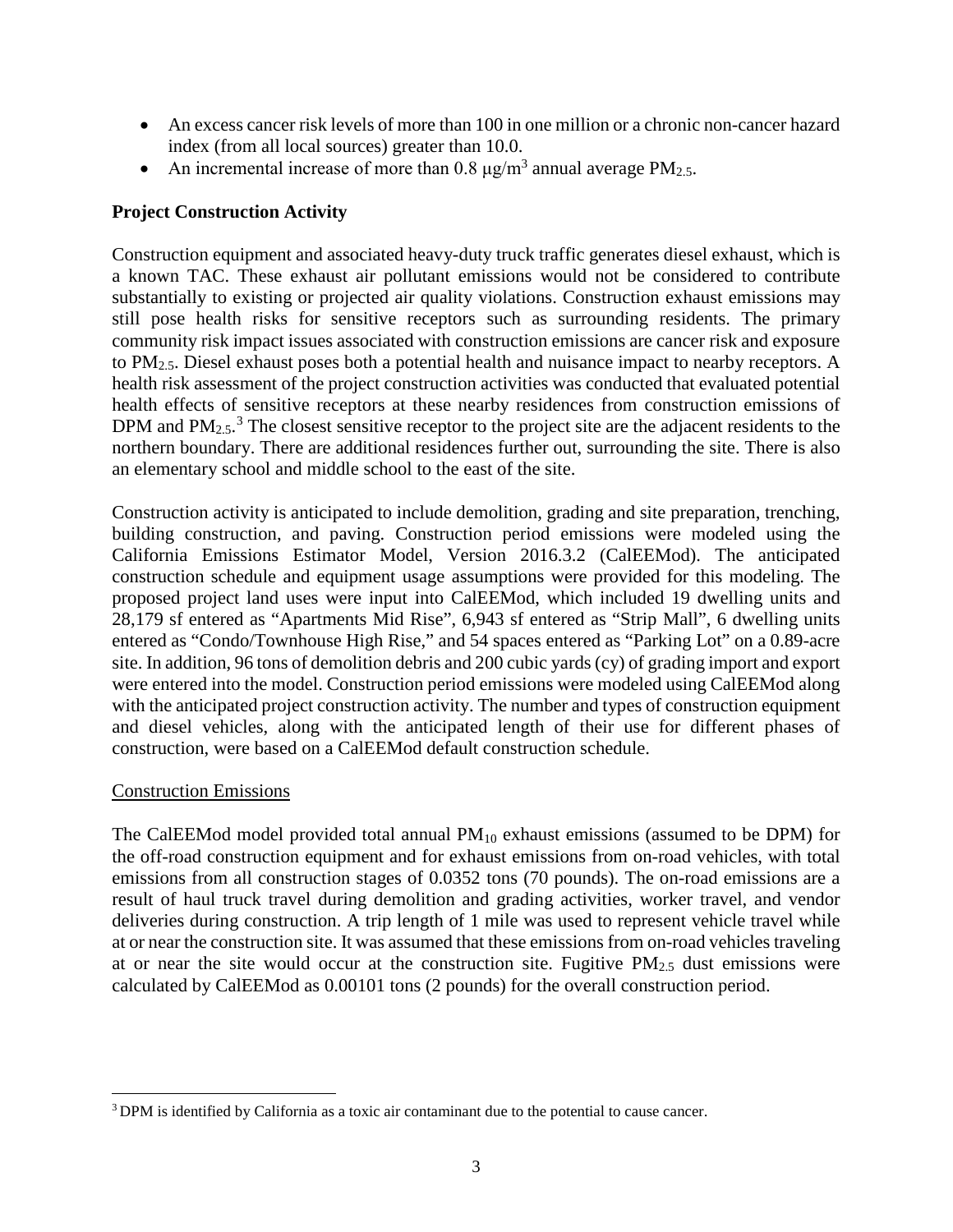#### Qualitative Construction Analysis

Given the close proximity of sensitive receptors to the project site, the construction activities are considered to result in potentially significant impacts in terms of excess cancer risk to any infants present or increased annual PM2.5 concentrations caused by construction equipment and traffic exhaust and fugitive dust. There are measures available that would reduce these emissions and result in less than significant impacts.

#### *Mitigation Measure 1:* **Include basic measures to control dust and exhaust during construction.**

During any construction period ground disturbance, the applicant shall ensure that the project contractor implement measures to control dust and exhaust. Implementation of the measures recommended by BAAQMD and listed below would reduce the air quality impacts associated with grading and new construction to a less than significant level. The contractor shall implement the following best management practices that are required of all projects:

- 1. All exposed surfaces (e.g., parking areas, staging areas, soil piles, graded areas, and unpaved access roads) shall be watered two times per day.
- 2. All haul trucks transporting soil, sand, or other loose material off-site shall be covered.
- 3. All visible mud or dirt track-out onto adjacent public roads shall be removed using wet power vacuum street sweepers at least once per day. The use of dry power sweeping is prohibited.
- 4. All vehicle speeds on unpaved roads shall be limited to 15 miles per hour (mph).
- 5. All roadways, driveways, and sidewalks to be paved shall be completed as soon as possible. Building pads shall be laid as soon as possible after grading unless seeding or soil binders are used.
- 6. Idling times shall be minimized either by shutting equipment off when not in use or reducing the maximum idling time to 5 minutes (as required by the California airborne toxics control measure Title 13, Section 2485 of California Code of Regulations [CCR]). Clear signage shall be provided for construction workers at all access points.
- 7. All construction equipment shall be maintained and properly tuned in accordance with manufacturer's specifications. All equipment shall be checked by a certified mechanic and determined to be running in proper condition prior to operation.
- 8. Post a publicly visible sign with the telephone number and person to contact at the Lead Agency regarding dust complaints. This person shall respond and take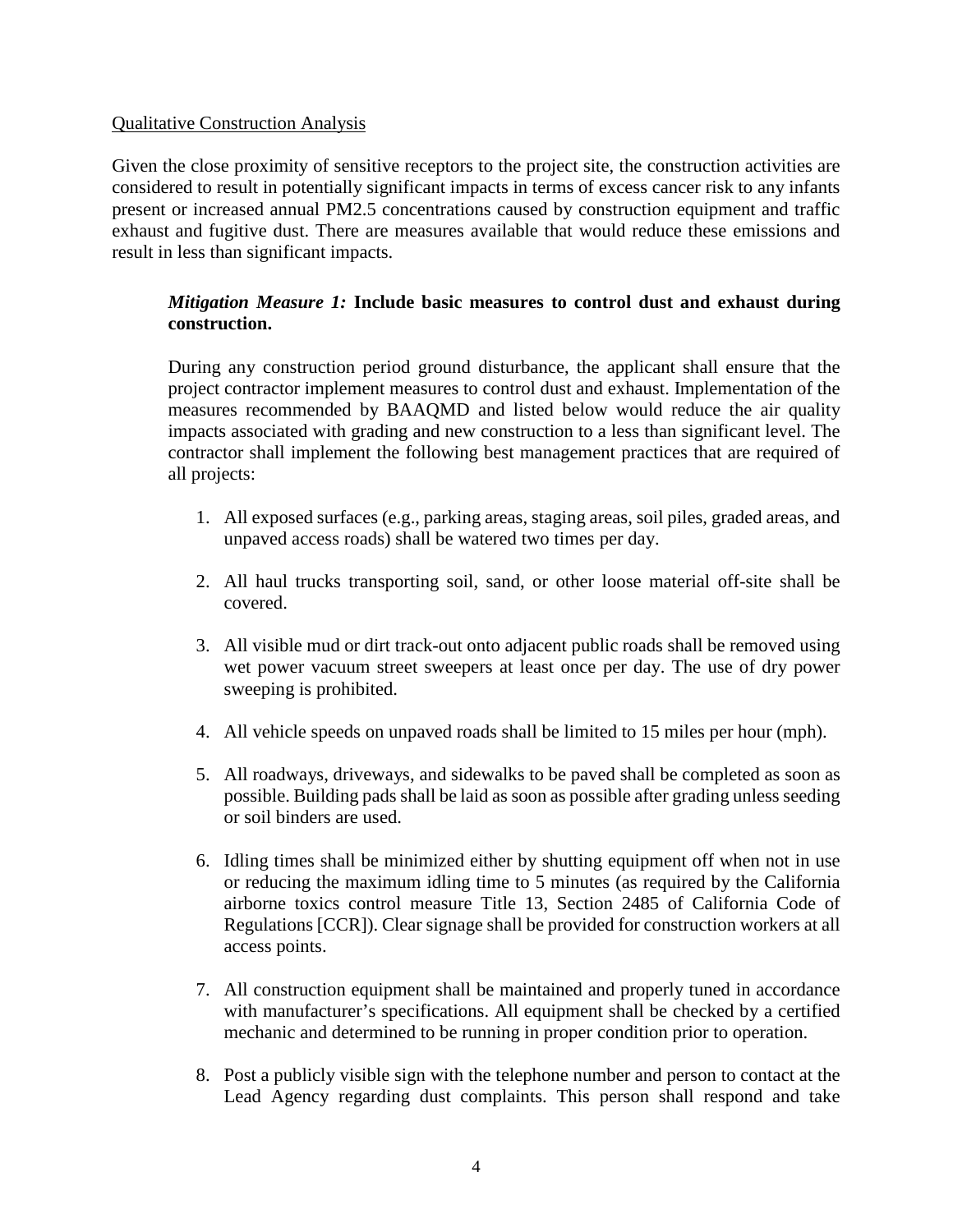corrective action within 48 hours. The Air District's phone number shall also be visible to ensure compliance with applicable regulations.

#### *Mitigation Measure 2***: The project shall use equipment that has low DPM or zero emissions, implementing the following measures:**

- 1. All mobile diesel-powered off-road equipment larger than 25 horsepower and operating on the site for more than two days shall meet, at a minimum, U.S. EPA particulate matter emissions standards for Tier 2 engines that include particulate matter emissions control equivalent to CARB Level 3 verifiable diesel emission control devices (VDECs) that altogether achieve an 85 percent reduction in particulate matter exhaust; alternatively (or in combination) use of alternativelyfueled or electric equipment (i.e., non-diesel).
- 2. Avoid diesel generator use by supplying line power to the construction site and limiting the use of diesel generators to no more than 50 total hours.
- 3. Avoid staging of construction equipment near portions of the site that are adjacent to residences.

#### Effectiveness of Mitigation

Implementation of Mitigation Measure 1 is considered to reduce exhaust emissions by 5 percent. Implementation of Mitigation Measure 2 would further reduce on-site diesel exhaust emissions by about 85 percent. This would reduce the cancer risk proportionally, such that the mitigated risk would be effectively controlled. After implementation of these mitigation measures, the project would have a *less-than-significant* impact with respect to community risk caused by construction activities.

#### **Greenhouse Gas Emissions**

Greenhouse gas emissions (GHG) emissions associated with development of the proposed project would occur over the short-term from construction activities, consisting primarily of emissions from equipment exhaust and worker and vendor trips. There would also be long-term operational emissions associated with vehicular traffic within the project vicinity, energy and water usage, and solid waste disposal. Emissions for the proposed project are discussed below and were analyzed using the methodology recommended in the BAAQMD CEQA Air Quality Guidelines.

#### Union City Climate Action Plan

The Union City Climate Action Plan (CAP) is a strategy tool that includes goal and actions, to help reduce the city's share of GHG emissions<sup>[4](#page-5-0)</sup>. The CAP was adopted by the City Council in

<span id="page-5-0"></span> <sup>4</sup> City of Union City, California (2010). *Union City Climate Action Plan November 2010.* [https://www.unioncity.org/DocumentCenter/View/708/Union-City-Climate-Action-Plan-PDF?bidId=](https://www.unioncity.org/DocumentCenter/View/708/Union-City-Climate-Action-Plan-PDF?bidId)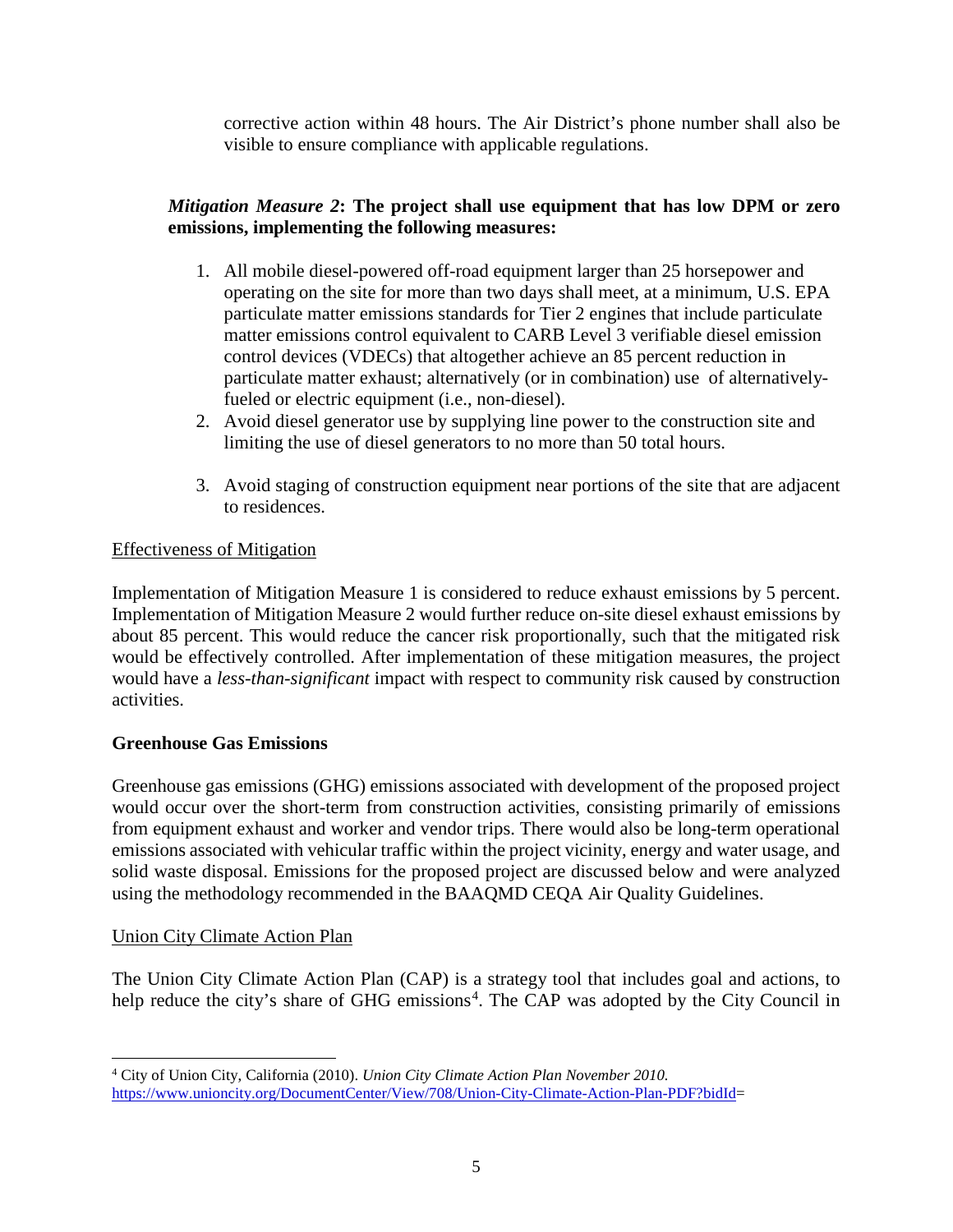October 2010 and is aligned with the City Council's goal of reducing GHG emissions 20% below 2005 levels by the year 2020.

The operational year for this project is anticipated to begin in 2021 and projected future GHG emission levels are targeted for the BAAQMD 2030 thresholds. Therefore, the Union City CAP 2020 GHG reduction measures were not included within this GHG analysis.

#### Emission-Based Significance Thresholds

The BAAQMD's CEQA Air Quality Guidelines recommended a GHG threshold of 1,100 metric tons or 4.6 metric tons per capita. These thresholds were developed based on meeting the 2020 GHG targets set in the scoping plan that addressed AB 32. Development of the project would occur beyond 2020, so a threshold that addresses a future target is appropriate. Although BAAQMD has not published a quantified threshold for 2030 yet, this assessment uses a "Substantial Progress" efficiency metric of 2.6 MT  $CO<sub>2</sub>e/year/servervice population and a bright-line threshold of 660 MT$  $CO_{2e}/year$  based on the GHG reduction goals of EO B-30-15. The service population metric of 2.6 is calculated for 2030 based on the 1990 inventory and the projected 2030 statewide population and employment levels.<sup>[5](#page-6-0)</sup> The 2030 bright-line threshold is a 40 percent reduction of the 2020 1,100  $MT CO<sub>2e</sub>/year$  threshold.

#### CalEEMod Modeling

CalEEMod was used to predict GHG emissions from operation of the site assuming full build-out of the project. The project land use types and size and other project-specific information were input to the model, as described above. CalEEMod output is included in *Attachment 1*.

#### *Land Uses*

The project land uses were input to CalEEMod as described above for the construction period modeling.

#### *Model Year*

Emissions associated with vehicle travel depend on the year of analysis because emission control technology requirements are phased-in over time. Therefore, the earlier the year analyzed in the model, the higher the emission rates utilized by CalEEMod. The earliest the project could possibly be constructed and begin operating would be 2021. Emissions associated with build-out later than 2021 would be lower.

#### *Trip Generation Rates*

The default trip rates, trip lengths, and trip types specified by CalEEMod were used.

<span id="page-6-0"></span> <sup>5</sup> Association of Environmental Professionals, 2016. *Beyond 2020 and Newhall: A Field Guide to New CEQA Greenhouse Gas Thresholds and Climate Action Plan Targets for California*. April.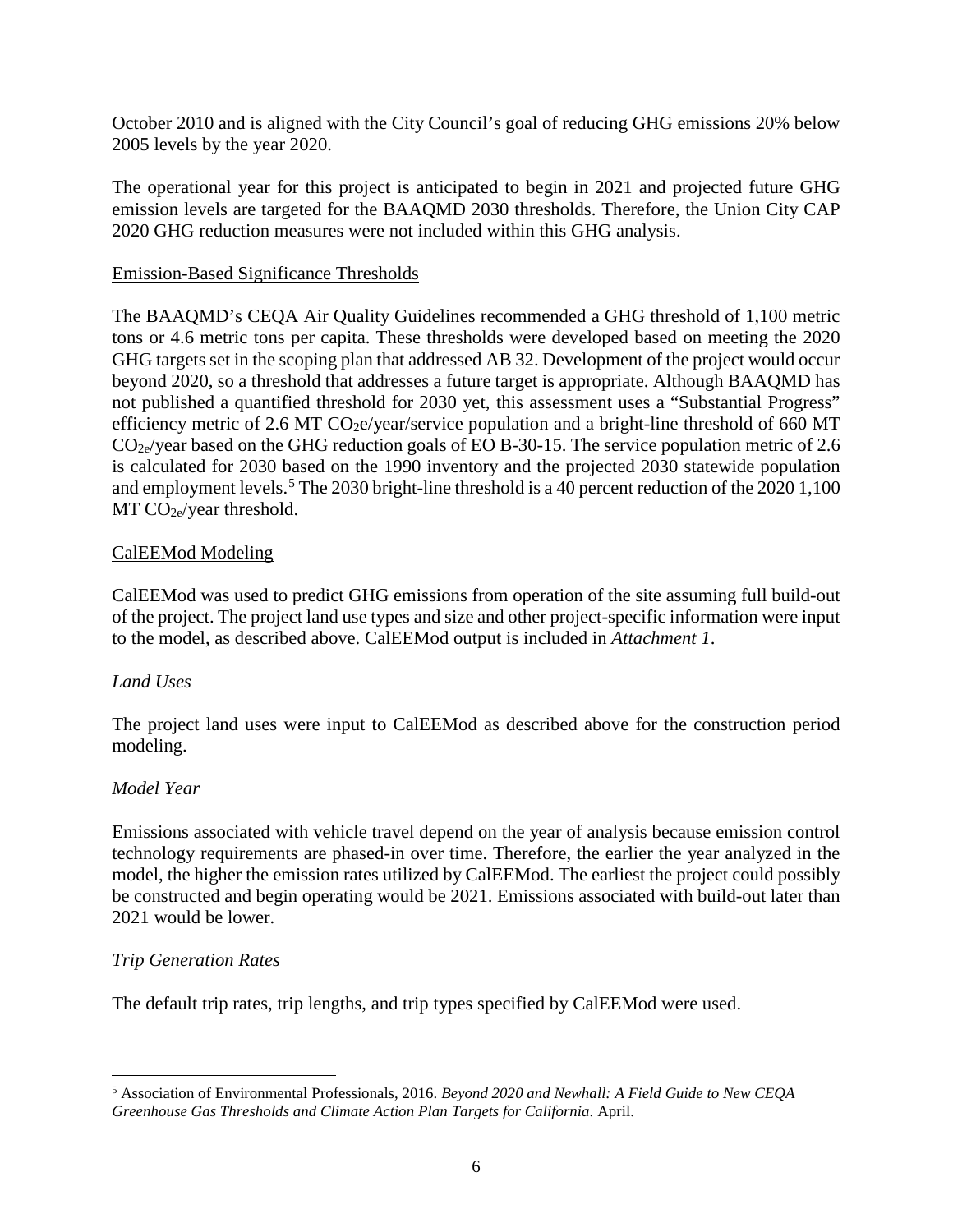#### *Energy*

CalEEMod defaults for energy use were used, which include the 2016 Title 24 Building Standards. GHG emissions modeling includes those indirect emissions from electricity consumption. The electricity produced emission rate was modified in CalEEMod. CalEEMod has a default emission factor of 641.3 pounds of CO<sub>2</sub> per megawatt of electricity produced, which is based on PG&E's 2008 emissions rate. PG&E published 2015 emissions rates for 2009 through 2015, which showed the emission rate for delivered electricity had been reduced to  $405$  pounds  $CO<sub>2</sub>$  per megawatt of electricity delivered.<sup>[6](#page-7-0)</sup> The projected GHG intensity factor for the year 2020 is 290 pounds of  $CO<sub>2</sub>$ per megawatt of electricity produced, which was input to the model.[7](#page-7-1)

#### *Other Inputs*

Default model assumptions for emissions associated with solid waste generation use were applied to the project. Water/wastewater use were changed to 100% aerobic conditions to represent wastewater treatment plant conditions. In the Area sources input, hearth use was changed to eliminate all wood fireplaces and stoves and the natural gas fireplaces was increased to include the number wood burning fireplaces.

#### *Existing Uses*

A CalEEMod model run was developed to computed emissions from use of the existing building as if it was operating in 2021. Inputs for this modeling scenario included 1 dwelling unit entered as "Single Family Housing", 2 dwelling units entered as "Condo/Townhouse", 1,409 sf entered as "High Turnover (Sit Down Restaurant)", and 0.30 acres entered as "Parking Lot". These inputs were applied to the modeling in the same manner described for the proposed project.

#### Service Population Emissions

The project service population efficiency rate is based on the number of future residents. The applicant provided the number of future residences and employees for the project site, which included 68 residences and 15 employees. The total future service population for the project site would be 83.

#### Construction Emissions

GHG emissions associated with construction were computed to be  $84$  MT of CO<sub>2</sub>e for the total construction period. These are the emissions from on-site operation of construction equipment, vendor and hauling truck trips, and worker trips. Neither the City nor BAAQMD have an adopted threshold of significance for construction-related GHG emissions, though BAAQMD recommends quantifying emissions and disclosing that GHG emissions would occur during construction. BAAQMD also encourages the incorporation of best management practices to reduce GHG

<span id="page-7-0"></span> <sup>6</sup> PG&E 2017. Climate Change. See

<span id="page-7-1"></span>http://www.pgecorp.com/corp\_responsibility/reports/2017/en02\_climate\_change.html accessed March 13, 2018. <sup>7</sup> PG&E. 2015. Greenhouse Gas Emission Factors: Guidance for PG&E Customers

See: https://www.pge.com/includes/docs/pdfs/shared/environment/calculator/pge\_ghg\_emission\_factor\_info\_sheet.pdf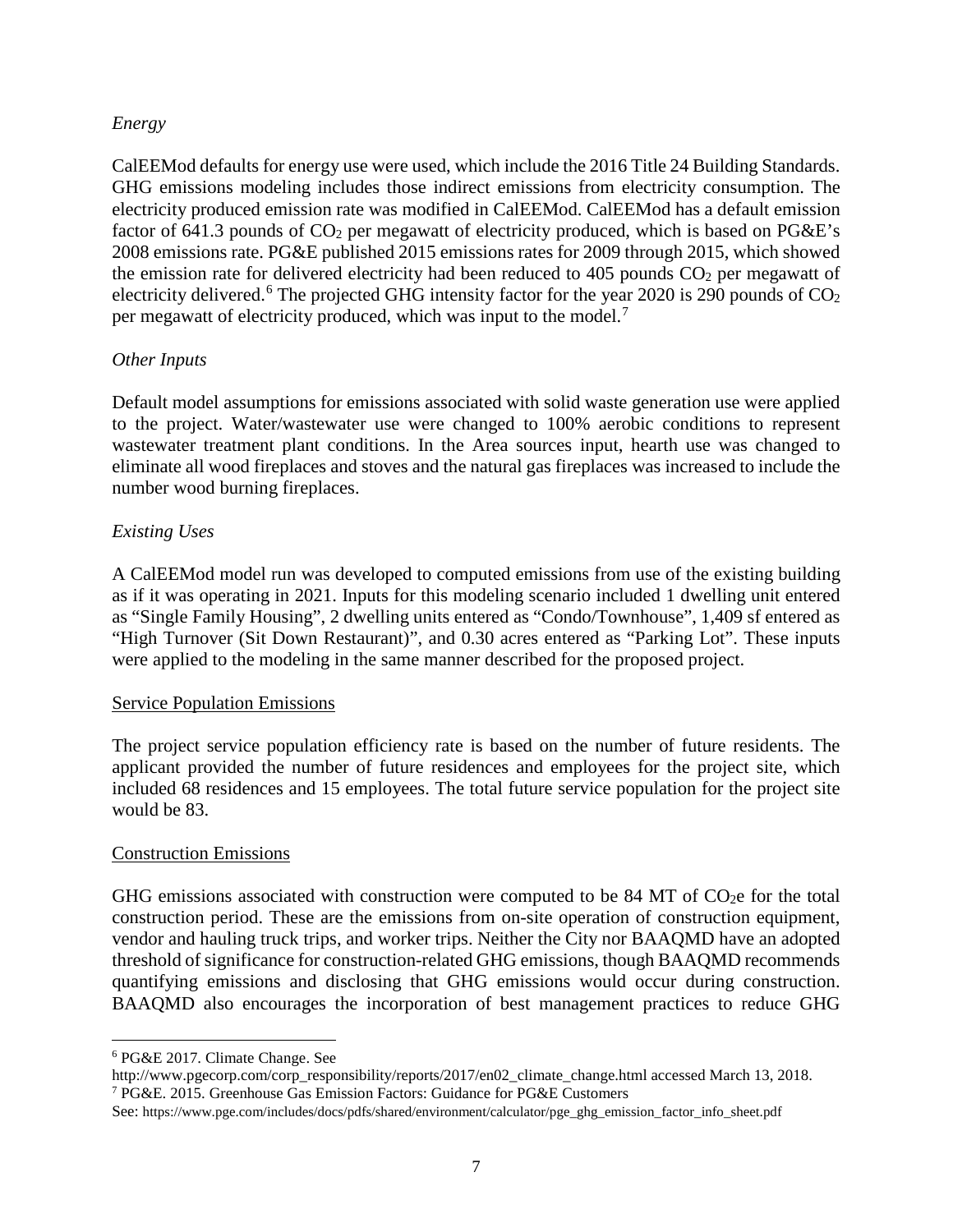emissions during construction where feasible and applicable. Best management practices assumed to be incorporated into construction of the proposed project include but are not limited to: using local building materials of at least 10 percent and recycling or reusing at least 50 percent of construction waste or demolition materials.

#### Operational Emissions

The CalEEMod model, along with the project vehicle trip generation rates, was used to estimate daily emissions associated with operation of the fully-developed site under the proposed project. The project would be operational after 2020, so the future 2030 emissions were used for this analysis. The  $2020 \text{ CO}_{2e}$  significance thresholds, though, are also shown as a comparison.

In 2030, as shown in Table 4, annual emissions resulting from operation of the proposed project are predicted to be  $352$  MT of  $CO<sub>2</sub>e$ . The annual emissions from operation of the existing buildings are computed as 62 MT of  $CO<sub>2</sub>e$ . The net emissions resulting from the project would be 290 MT of CO2e. These emissions would not exceed the 2030 "Substantial Progress" threshold of 660 MT CO2e/year.

| <b>Source Category</b>                     | <b>Existing</b> | <b>Proposed</b><br>Project in 2021 | <b>Proposed Project</b><br>in 2030 |
|--------------------------------------------|-----------------|------------------------------------|------------------------------------|
| Area                                       | $\leq 1$        |                                    |                                    |
| <b>Energy Consumption</b>                  | 25              | 39                                 | 38                                 |
| Mobile                                     | 33              | 365                                | 300                                |
| Solid Waste Generation                     | 2               | 9                                  | 9                                  |
| Water Usage                                | < 1             | 3                                  | 3                                  |
| Total                                      | 62              | 417                                | 352                                |
| Net New Emissions                          |                 | 355                                | 290                                |
| <b>BAAQMD 2020 Significance Threshold</b>  |                 | 1,100 MT $CO2e/yr$                 |                                    |
| <b>2030 Substantial Progress Threshold</b> |                 |                                    | 660 MT of CO <sub>2e</sub> /yaer   |
| <b>Service Population Emissions</b>        |                 | 5.0                                | 3.5                                |
| <b>Significance Threshold</b>              |                 | 4.6 in 2020                        | 2.6 in 2030                        |

**Table 4. Annual Project GHG Emissions (CO2e) in Metric Tons**